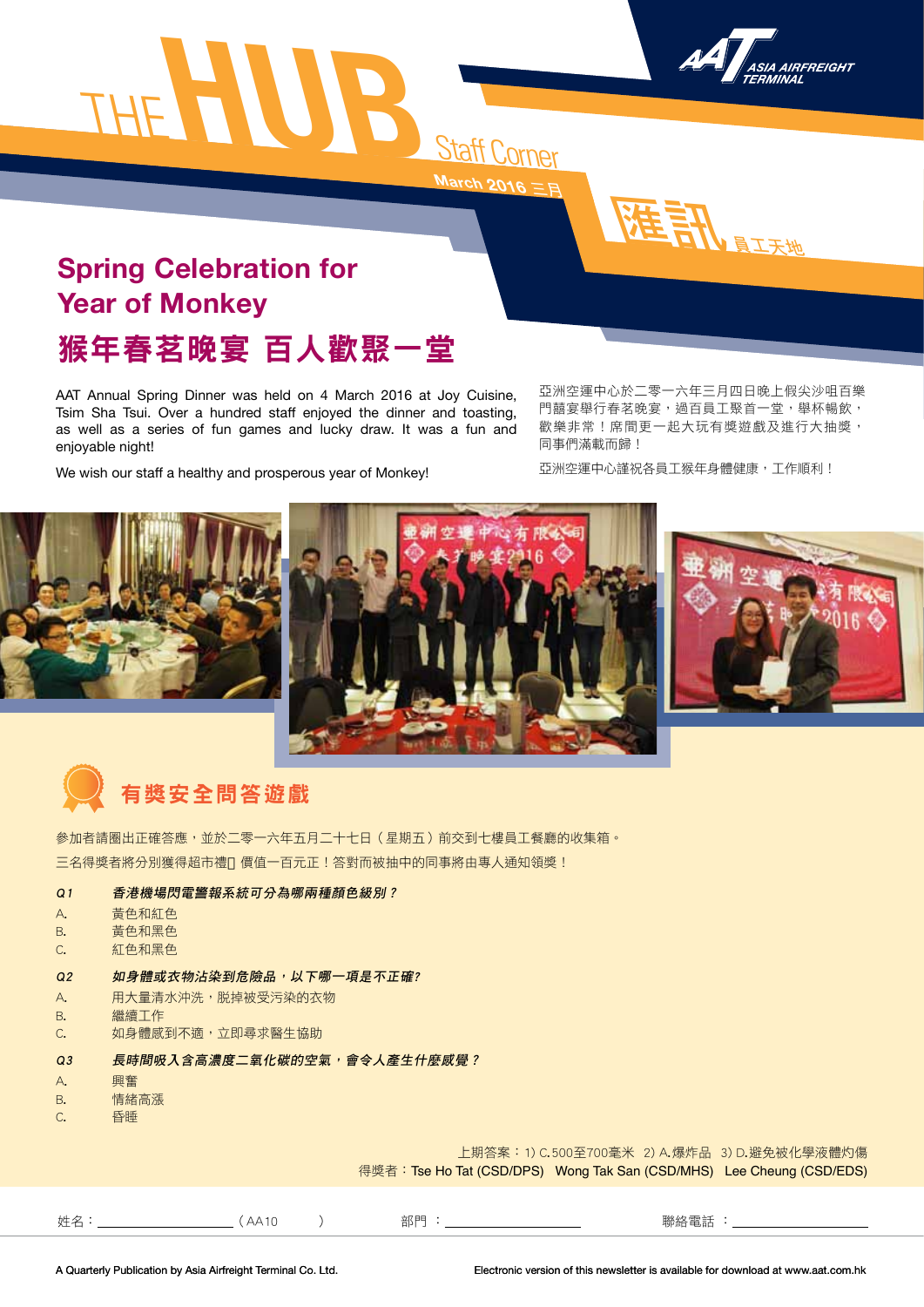

**ANTERNATIONAL PROPERTY** 

### **TECHNOLOGY ADVANCEMENT AT AAT – FIRST CTO IN HONG KONG TO INTRODUCE AN AUTOMATIC CARGO DIMENSIONING SYSTEM** 亞洲空運中心率先推出自動測量貨物體積系統服務

AAT is pleased to announce that it is the first Cargo Terminal Operator in Hong Kong to introduce an Automatic Cargo Dimensioning System (ADS), an innovative technology solution to facilitate customers, from January 2016.

We understand the importance of the accuracy of a shipment's weight and dimensions for freightage calculation and aircraft safety. To strengthen our service and protect the ultimate interest of our valuable customers, we introduced the ADS system to further improve data accuracy as well as the overall efficiency of the cargo acceptance process.

#### **Improved Data Accuracy and Aircraft Safety**

The ADS allows the exact dimension, weight and image of cargo at piece level to be captured and transmitted to Cargo Management System (CMS). Through utilizing the system, data accuracy for the overall measurement processes is ensured with human errors eliminated. In addition, through the photo capturing feature in the ADS, the image of the shipment will be automatically saved so that the cargo condition during acceptance process will be recorded and can be provided when required.

#### **Centralized Operation and Streamlined Cargo Acceptance Process**

The cargo acceptance process is streamlined to achieve higher operational efficiency and time-saving benefits. At present, X-Ray screening, weighting and RCL issuance are performed at two different locations and the cargoes are required to travel between the locations by forklift. ADS enables an integration among X-Ray screening, cargo measurement and weight capturing thus allowing the cargo acceptance process to be performed at one single location. In terms of efficiency, ADS is able to process 2000 shipments per hour versus around 1000 shipments by standard X-Ray screening. Overall, the new system speeds up the cargo acceptance and X-Ray screening process by approximately 3.5 minutes per RCL issuance.

Mr. Khaw Hock Eng, General Manager of AAT said, "We are very pleased to have another innovative product brought to our customers. The ADS, along with our highly reliable cargo operation team will continue to service our customers with increased accuracy and efficiency."

As always, AAT strives and will continue to look for enhancement in every aspect to exceed our customers' expectations.



ADS is conveniently located at 2/F of AAT. 自動測量貨物體積系統位於亞洲空運中心貨站二樓。

**kg**  $\begin{array}{ccccccccccccccccc} \bullet & \bullet & \bullet & \bullet & \bullet & \bullet & \bullet & \bullet \end{array}$  $\bullet$ 

亞洲空運中心於二零一六年一月率先推出自動測量 貨物體積系統,為香港首間空運貨站引入此項創新技術 解決方案。

我們深明貨物重量及尺寸數據的準確性對飛機安全有莫 大影響。為提高服務質素和保障各尊貴客戶的利益, 亞洲空運中心推出全新服務-自動測量貨物體積系統, 以進一步提升數據的精準度及整體營運效率。

#### 加強數據準確性及飛機安全

自動測量貨物體積系統能偵測及儲存貨物的尺寸、重量 和影像,並傳送到貨物管理系統(CMS)。該自動化的測 量系統能有效地減少人為錯誤,以確保數據的準確度。 同時,透過系統內的攝像功能,貨物的影像將自動儲存 在系統內,有需要時可為客戶提供貨站收取貨物時的 貨物狀況。

#### 集中處理及簡化貨物接收程序

透過自動測量貨物體積系統,整體的貨物接收程序得以 簡化,既提高效率亦節省時間。現時的X光貨物檢測儀 器、秤重器和發放收貨核對清單櫃檯分別於不同位置進 行,員工需要利用鏟車搬運貨物到各位置以作檢查。而 新系統則結合X光檢測、貨物量度和秤重的功能,貨物 只需停留在同一個位置便可完成檢測程序。相比現有的X 光貨物檢測儀器每小時只可處理約1000件貨物,新系統 每小時可處理達2000件貨物。總體來説,該系統優化了 收貨和X光檢測的流程,每處理一張收貨核對清單可以 減省3.5分鐘,為客戶帶來更高效的收貨程序。

亞洲空運中心總經理許福榮先生表示:「我們非常高興 能為客戶帶來另一項創新服務。該自動測量貨物體積系 統與我們可靠的貨物運作團隊,定能為我們的客戶帶來 高效及精準的服務。」

一如以往,亞洲空運中心推陳出新、不斷求變,鋭意超 越客戶的期望。



ADS can measure the exact dimension and weight cargo at piece level. 系統能準確偵測及儲存貨物的尺寸及重量。

#### Asia Airfreight Terminal Co., Ltd.

10 Chun Ping Road, Hong Kong International Airport, Lantau, Hong Kong

Tel: (852) 3187-6288 Fax: (852) 2949-9073 Email : commercial@aat.com.hk Website : http://www.aat.com.hk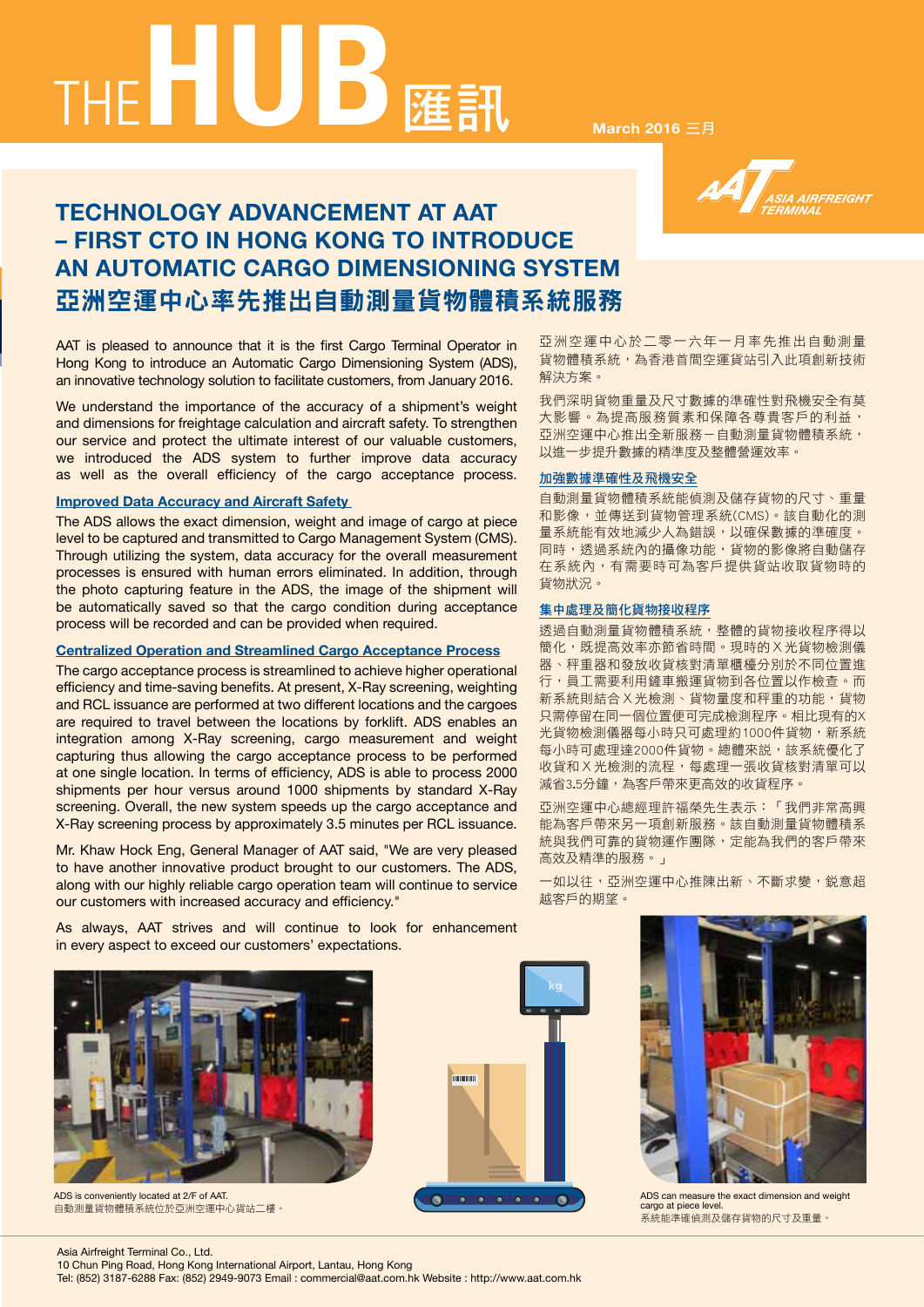

# **Spotlight** 焦點報導

### 越南國家航空 積極提高服務質素 **Vietnam Airlines Actively Improves Quality of Services**

Mr. Nguyen Quoc Tuan, General Manager of Hong Kong, Vietnam Airlines (VN), shares the latest development of VN and the substantial partnership with AAT over the past 10 years.

Vietnam Airlines positions its internationally recognized brand as a young and modern as well as a 4 star service standard carrier. Founded in 1956 as Vietnam Civil Aviation, the fleet started to serve domestic flights in September 1956. The airline was established as a state-owned enterprise in April 1989. Until now, the Airline flies to 52 destinations in 17 countries excluding the code-sharing services.

#### *Q: How is VN's development plan with the new B787 and A350 delivery?*

A: Until this moment, we have ordered ten B787-9/10 and six A350-900, sixteen new and modern aircraft in total which will be delivered to us by December 2016. These two types of aircrafts serve different routes; B787- 9 operates to London and domestic routes, while A350-900 operates to Paris, Frankfurt, South Korea, Japan and domestic routes. We are always ready to upgrade for more destinations upon the demand in the market.

#### *Q: How does VN cope with the trend of e-Commerce development?*

A: VN is ready for the e-Commerce wave! We aim to research, develop and enhanced services for e-Commerce shipments and establish relationship with supply chain operators. The key initiative for e-Commerce business success is quick response time. VN is moving closer to achieve the market requirement through developing online sales and the applications of mobile devices such as smartphones and tablets.

#### *Q: Being with AAT for almost 10 years, what does VN think about the long-term partnership?*

A: We appreciate the commitment that AAT has demonstrated to facilitate our cargo handling operations in Hong Kong for almost 10 years. Apart from the standards and quality assurance, AAT also shares the same idea on "safety and security". We believe that such a long and reliable partnership with AAT will create added value to VN and our business partners.

#### *Q: Can you share with us some personal unforgettable experience in VN or in the cargo industry over the years?*

A: My unforgettable experience dates back to 1994, which was one remarkable year of VN to expand our network in the world. At that time, we had to develop VN with the very old model of Russian Aircraft like Tupolev 18 with other western modern aircraft such as Airbus 320, 300, 310, Boeing 767 etc., and set up our modern technical base in Vietnam to carry out maintenance work for our fleets. For 20 years of development at an average annual growth rate consistently in double-digit, we have advanced to become a major player in the Asian aviation market.

Vietnam Airlines

亞洲空運中心很榮幸能邀 請到越南國家航空的總經 理Mr.Tuan與我們分享越南 國家航空的最新發展動向 及與我們過往十年的合作 夥伴關係。

越南國家航空定位其國際 形象為一家年輕及現代化, 並且擁有四星級服務標準的 航空公司。成立於一九五六 年,當年名為「越南民航」, 於一九五六年九月開始國內



Mr Nguyen Quoc Tuan, General Manager of Hong Kong of Vir Lysures, Suite<br>Manager of Hong Kong of<br>Vietnam Airlines, shares the latest development of VN. 越南國家航空總經理Nguyen Quoc Tuan先生分享越航的 最新發展。

航線的服務。直到現時為止,其航線擴展至世界十七個國 家,涵蓋五十二個目的地,當中不包括聯營航班的服務。

#### 問:越南國家航空未來有甚麼發展計劃呢?

答:我們總共購入了十六架全新現代化飛機,包括十架 B787-9/10和六架A350-900,將於二零一六年十二月送 抵。這兩款機種分別服務不同的航線,B787-9主要服務 於倫敦和越南國內航線;而A350-900則飛行巴黎、法蘭 克福、南韓、日本和越南國內航線。我們已準備好因應 市場需求而增設更多的服務航點。

#### 問:越南國家航空會如何應對電子商務的發展趨勢?

答:我們已準備好迎接電子商務的浪潮了!我們的目標 是研究和開發更多電子商務的增值服務,並積極建立與 供應鏈營運商的關係。我們認為要成功迎合電子商務的 熱潮,關鍵是在於快速且及時的行動。而我們正發展網 上銷售和流動設備的應用,以配合市場所需,為顧客提 供更便捷的服務平台。

#### 問:與AAT合作近十年,越南國家航空對於此長期的 夥伴關係有甚麼感想呢?

答:我們十分欣賞與AAT的合作關係。過往十年,AAT為 我們在香港提供貨物處理服務,其服務標準及品質保證 值得我們信賴。此外,我們更秉承著一樣的理念-「安 全與保安」。我們相信此長期並可信的夥伴關係能為越 南國家航空帶來更高效的服務。

#### 問:您可以與我們分享在越南國家航空或貨運行業的 一些難忘經歷嗎?

答:這可以追溯至一九九四年。那時候,我們只有最舊 款式的俄羅斯飛機Tupolev 18,以及其他西方現代化飛機 如空中巴士A320、A300、A310及波音767等,但我們決 定設立首個現代技術基礎的飛機維修站,為自己的飛機 進行維修及保養。在二十多年的發展中,越南國家航空 的年均增長持續地有雙位數字的增長,在亞洲航空市場 佔據著重要的位置。

**Community Community**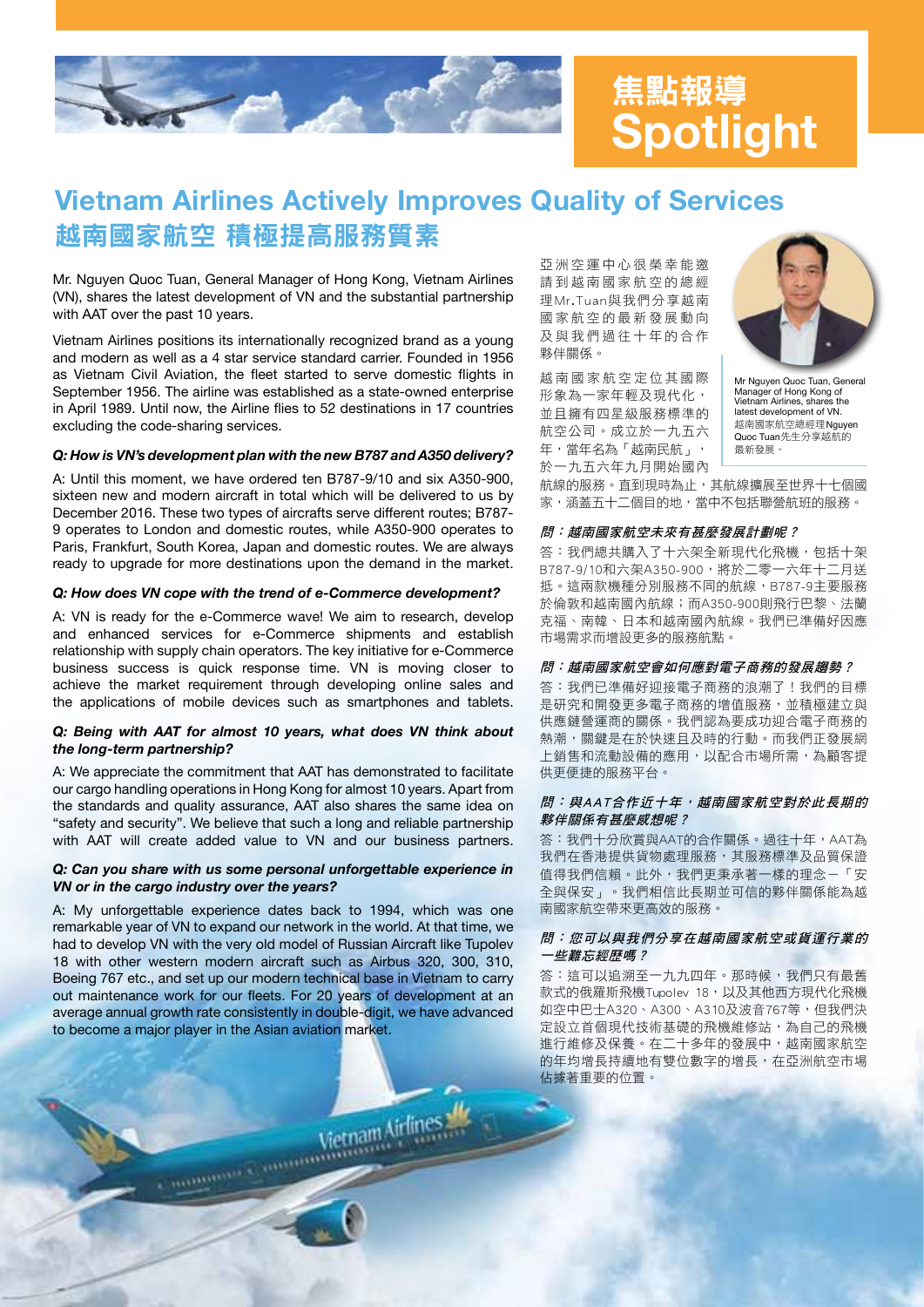# **Spotlight** 焦點報導 焦點報導

### 亞洲空運中心喜迎馬印航空 **Warm Welcome to Malindo Air**

Asia Airfreight Terminal (AAT) is pleased to announce that Malindo Air has appointed AAT as their cargo ground handling agent for cargo and documentation services at Hong Kong International Airport with effect from 05 February 2016.

Malindo Air, established in 2012, is a low-cost airline based in Malaysia with Headquarters in Petaling Jaya, Selangor. The airline operates centrally from their hubs at Kuala Lumpur International Airport and Sultan Abdul Aziz Shah Airport in Selangor. Malindo Air launched the first direct flight to Hong Kong from Kuala Lumpur on 05 February 2016, with daily B737 aircraft.

Mr. Khaw Hock Eng, General Manager of AAT said, "AAT would like to extend our heartiest congratulations to Malindo Air on this significant expansion to Hong Kong. We are proud to be the appointed air cargo terminal operator of Malindo Air and we are committed to delivering high quality of cargo handling services to all its flights."

In today's increasingly competitive in air cargo industry, this appointment endorses AAT's renowned reputation for professionalism and service Malindo excellence.

亞洲空運中心很高興宣佈,自二零一六年二月五日起, 為馬印航空於香港國際機場提供貨物及文件處理服務

馬印航空設立於二零一二年,是一家位於馬來西亞的低 成本航空公司,總部辦公室設於雪蘭莪州的八打靈再 也, 其主要樞紐機場設於吉隆坡國際機場, 次要樞紐機 場設於蘇丹阿都阿 沙機場。馬印航空的吉隆坡至香港 航線於二零一六年二月五日首航,由波音737執飛,提供 每日一班往來吉隆坡至香港的服務。

亞洲空運中心總經理許福榮先生表示:「我們祝賀馬印 航空成功拓展業務至香港,更高興能獲委任為其空運 貨站,我們承諾會竭力為客戶提供優質的服務。」

在這競爭日益激烈的空運業當中,能與馬印航空成功 ————————————————————<br>建立夥伴關係,進一<u>步肯定了亞洲空運中心一直以專業</u> 及卓越服務待客的信念。

### 亞洲空運中心歡迎泰國暹邏航空 **AAT Welcomes Siam Air**

Asia Airfreight Terminal (AAT) has been appointed by Siam Air (O8) as their cargo ground handling agent for cargo and documentation services at Hong Kong International Airport with effect from 01 December 2015.

Established in 2010, Siam Air (Siam Air Transport Company Limited) is a new Thai airline, providing passenger and cargo air transport services in Asia Pacific. Currently, the airline flies directly from Donmueang (Bangkok) International Airport to destinations including Hong Kong, Zhengzhou, Macau, Guangzhou, Singapore and Changsha with four aircraft including Boeing 737-300 and Boeing 737-800.

Mr. Khaw Hock Eng, General Manager of AAT said, "It is my great pleasure to welcome Siam Air to Hong Kong and to AAT's family. Siam Air is an energetic high growth potential airline in the Asia Pacific region since 2010 onwards. As always, we are committed to providing high quality and the most efficient ground handling services to Siam Air."

**Communication** 

亞洲空運中心很高興宣佈,自二零一五年十二月一日 起,為泰國暹邏航空於香港國際機場提供貨物及文件處 理服務。

泰國暹邏航空於二零一零年設立,是一家新興的航空 公司。現時經營由廊曼國際機場至香港、鄭洲、澳門、 廣洲、新加坡及長沙的客運和貨運業務,其機隊包括 兩架波音737-300和2架波音737-800。

亞洲空運中心總經理許福榮先生表示:「我們熱烈歡迎 泰國暹邏航空成功拓展業務至香港,更加入AAT的大家 庭。泰國暹邏航空是一間充滿活力並具增長潛力的航空 公司,我們承諾會竭力為泰國暹邏航空提供優質及高效 的服務。」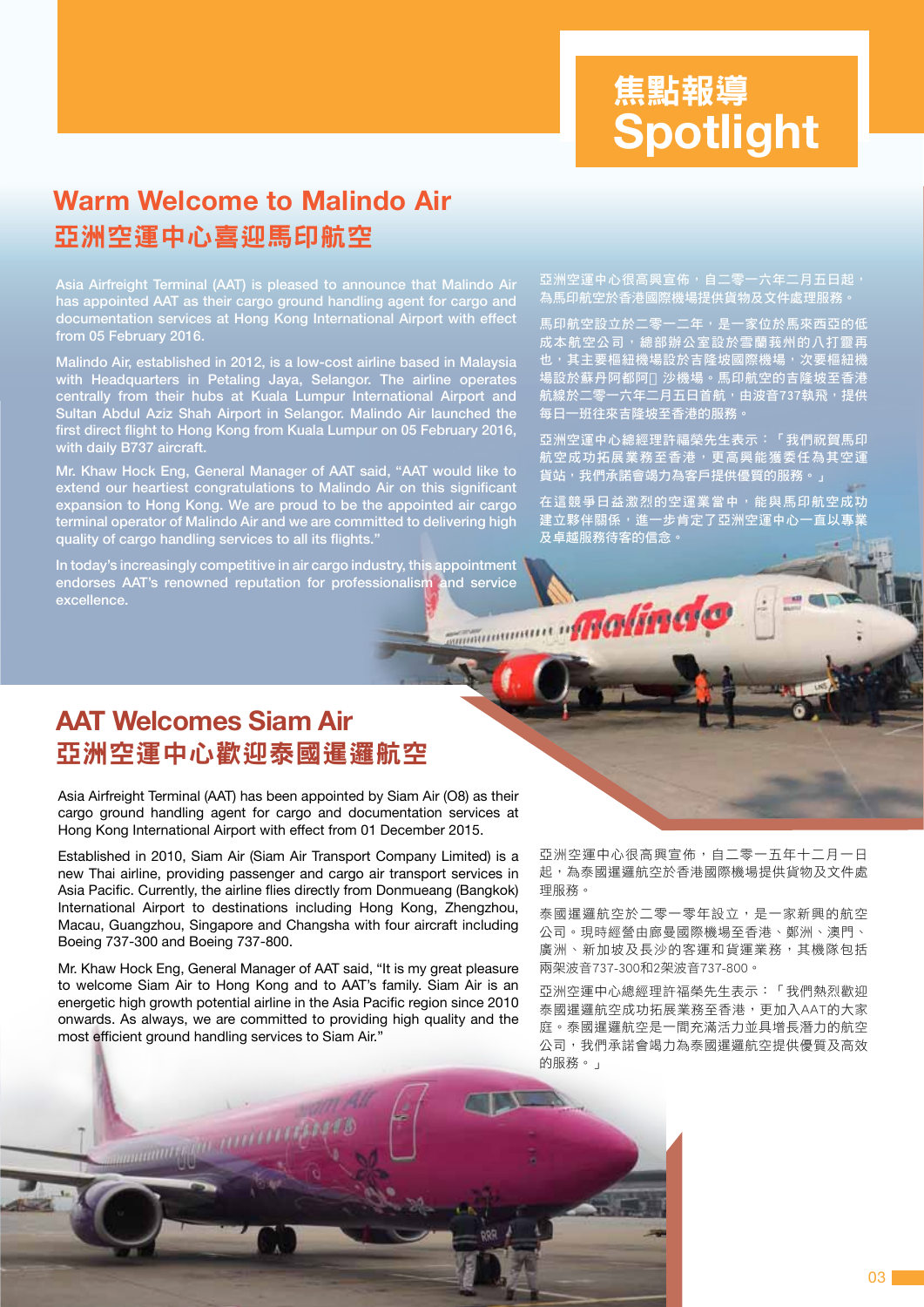

## **Services Enhancements** 服務提升

### 全新電子帳單服務 **"e-invoice" Service - Another Brand New Initiative by AAT**



Asia Airfreight Terminal (AAT) is proud to launch an "e-Invoice" service from 1 March 2016. The service enables Credit Agents with registered AIMS (AAT Internet Management System) accounts to view and manage payment electronically. AAT believes that the e-invoice function will provide better tracking visibility and information transparency to our customers as they gain access to their account information securely and conveniently.

Mr. Khaw Hock Eng, General Manager of AAT said, "As a leading cargo terminal operator in Hong Kong, we always review and enhance our customer service standards to support our customers' need. Besides the environmental reasons to reduce paper and transport costs, the adoption of e-invoice offers greater efficiency and security for our customers to handle their invoices with guaranteed delivery."

As "e-Invoice" is electronically processed, hard-copy invoice at our Customer Services Counter can be eliminated. This is another of our initiatives to support paperless environment and the community one.

亞洲空運中心已於二零一六年三月一日推出「電子帳單 服務」!擁有互聯網管理系統 (AIMS) 帳戶的信用貨運代 理可以利用此服務查閱和管理帳單。用戶可以隨時通過 AIMS帳戶在網上方便及安全地瀏覽並下載即日帳單,我 們相信此新服務可以提高客戶追蹤帳戶資料的準確度及 透明度。

亞洲空運中心總經理許福榮先生表示:「作為香港的空 運業界先鋒,我們一直積極檢討及提升我們的客戶服 務標準,以服務客戶的需要。除了響應環保而減少用紙 和運輸成本,採用『電子帳單』提供更高的效率和安全 性,客戶可以隨時管理自己的帳戶,同時確保順利接收 帳單。」

隨著電子化的方向,本客戶服務櫃檯未來將可避免列印 帳單。此服務也是我們支持無紙化環境的里程碑!



### 擴展互聯網管理系統**(AIMS)**的服務支援平台 **AAT Internet Management System (AIMS) Support Browser Expansion**

AAT is always committed to providing the best service to our customers via continual investment in state of the art technology solutions and process innovation. Our web-based application system, AAT Internet Management System (AIMS), has provided our customers a fast and convenient channel to obtain shipment-related information.

Dedicated to our valued customers, AAT has extended the service support to various platforms in order to provide higher flexibility on information access. The application of AIMS will be compatible with popular web browsers such as Internet Explorer, Chrome, Safari and Firefox with effective from 25 February 2016. With the above web browsers, airlines and cargo agents can access AIMS easily, to keep track of shipment information, aviation news, AAT important updates and specific cargo data.

In the next phase of our development, the extension of platforms will be further enhanced to the Cargo Management System (CMS).

亞洲空運中心致力為客戶提供最優質的服務,並不斷增 強技術支援及優化營運流程。我們的互聯網管理系統 (AIMS)自推出以來一直為客戶提供既快捷又方便的網上 貨運資訊平台。

由二零一六年二月二十五日起,亞洲空運中心擴 展AIMS的應用平台至各個網頁瀏覽器,如Internet

> Explorer、Chrome、Safari、 Firefox。航空公司及貨運代理人 可透過各個網頁瀏覽器登入 AIMS,查閱貨物資訊、航空 新聞、亞洲空運中心的最新 動態和個別的貨運數據。通過 擴展服務支援平台,客戶登入將更

有彈性。

下階段,我們將繼續擴展貨物管理系統(CMS) 的支援平台,進一步方便客戶。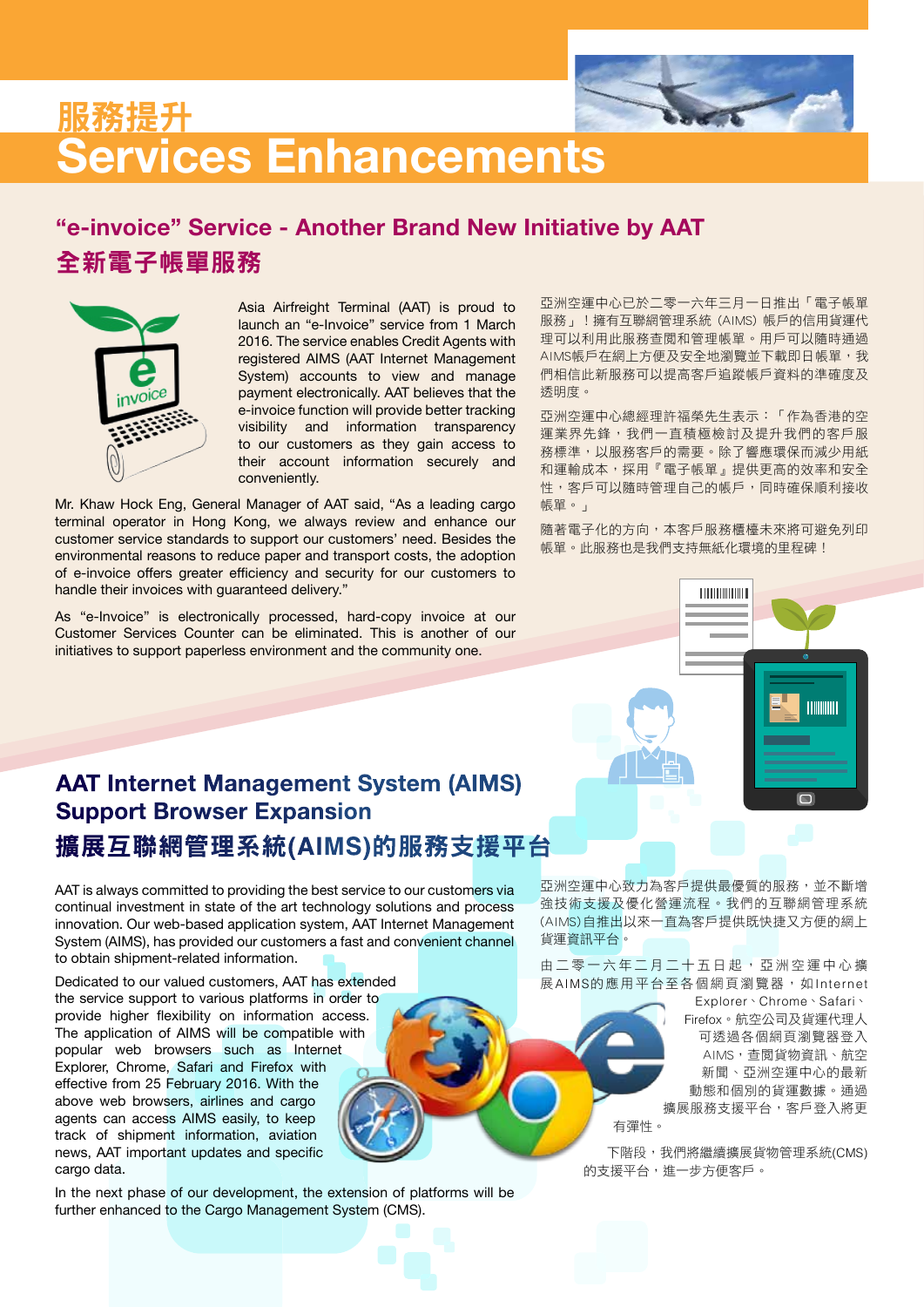## **Service Enhancements** 服務提升

### **Live Animals (AVI) Shipment Security Check Handling Service by Explosives Trace Detecting (ETD)**



### 全新微量爆炸物檢測服務-進一步加強活動物運送的安全檢驗

"Customer First" and "Safety and Security" are the core values of AAT and we endeavour to achieve the best for our customers. With increasing concern on safety and security in the global aviation industry, we continue to take all necessary measures to enhance our security and safety levels to fulfill the international standards. As our latest initiative, we are introducing a "Live Animals (AVI) Shipment Security Check Handling Service – Explosives Trace Detecting (ETD)" to our customer airlines, which aims to enhance the security level by preventing any explosive item from the animals' cage to get on the aircraft.

#### **Enhanced Service of AVI using ETD**

Subject to the requirement of individual airlines, shippers who are required to have ETD performed on their AVI shipments can proceed to the Customer Services Counter on 1/F at AAT Terminal 2 with all related documents including but not limited to Shippers' Letter of Instruction (SLI), vaccination records, health certificate, appropriate license, AVI checklist, shipper's certificate for AVI and related supporting documents for verification. AAT staff will then escort the shipper and the AVI with cage to the cargo acceptance area for ETD security check and the results can be obtained within 30 minutes.

亞洲空運中心一直秉承我們的核心價值-「以客為 尊」及「安全和保安至上」,為客戶提供可靠的服 務。我們深明全球空運業界對安全及保安的要求日趨 嚴謹,並一直致力加強安全及保安措施,確保服務達 到全球航空業界標準。故此,亞洲空運中心將推出全 新的微量爆炸物檢測服務供有需要客戶使用,進一步 提高活動物運送的安全水平。

#### 微量爆炸物檢測

全新的微量爆炸物檢測能有效地預防任何爆炸性物質 登上飛機,進一步加強活動物運送的保安水平。視乎 個別航空公司要求,客戶可攜同活動物、籠子及相關 證明文件,包括付貨人指示、疫苗紀錄、健康證明、 許可證、AVI清單、運貨人的證明文件等,到亞洲空運 中心二號貨站一樓的服務櫃檯登記。我們的職員會陪 同客戶及其活動物到一樓的貨物接收區,進行微量爆 炸物檢測。客戶可於三十分鐘內得悉檢測結果。

### 香港海關推出「自由貿易協定中轉貨物便利計劃」 **Hong Kong Customs Launch Free Trade Agreement Transhipment Facilitation Scheme**



Hong Kong Customs has rolled out the Free Trade Agreement Transhipment Facilitation Scheme (FTA Scheme) on 20 December 2015, to further facilitate consignments passing through Hong Kong to enjoy tariff reduction under the Free Trade Agreements (FTAs) signed by Mainland China, and to streamline the facilitation of goods under the Economic Cooperation Framework Agreement (ECFA) between the Mainland and Taiwan.

Coverage of the FTA Scheme has been extended from the ECFA to other thirteen Free Trade Agreements signed by the Mainland, the relevant FTA signatory countries/regions include Korea, Australia, the Association of Southeast Asian Nations (Brunei, Cambodia, Indonesia, Malaysia, Myanmar, the Philippines, Singapore, Thailand, Vietnam and Laos), Pakistan, Iceland, Switzerland, Chile, Costa Rica, Peru, New Zealand, Bangladesh, India and Sri Lanka.

Under the FTA Scheme, Hong Kong Customs will provide supervision service and issue Certificate of Non-manipulation to certify transhipment cargo that have not been undergone any further processing during their stay in Hong Kong, to enable traders to claim for tariff reduction from the Mainland or respective FTA signatories as appropriate. In addition, under the streamlined measures, some goods meeting the necessary transhipment requirements will enjoy the preferential tariff without applying the Certificate.

To facilitate the operation flow, AAT will provide a FTA Scheme submission services to shippers, consignees or cargo agents with effect from 6 January 2016. Shippers, consignees and cargo agents can enjoy the convenience of the one-stop solution provided by AAT on customs clearance.

AAT as one of the Air Cargo Terminal Operator (CTO) at the Hong Kong International Airport (HKIA) will continue to support our stakeholders in the industry to accelerate the business together.

香港海關於二零一五年十二月二十日起推出「自由貿易 協定中轉貨物便利計劃」(簡稱「中轉易」),進一步 便利中轉香港貨物享有中國內地及相關締約國家簽訂的 自由貿易協定(簡稱「協定」)下的關稅優惠,並優化 現有《海峽兩岸經濟合作框架協議》的便利措施。

「中轉易」的服務範圍從「海峽兩岸經濟合作框架 協議」,擴展至內地與其他國家/地區所簽訂的十三項 「協定」。有關便利措施,包括韓國、澳洲、東南亞 國家聯盟(文萊、柬埔寨、印尼、馬來西亞、緬甸、 菲律賓、新加坡、泰國、越南和寮國)、巴基斯坦、 冰島、瑞士、智利、哥斯達黎加、秘魯、新西蘭、 孟加拉、印度及斯里蘭卡的中轉香港貨物。

根據「中轉易」計劃,香港海關會提供監管服務及簽 發《中轉確認書》証明貨物中轉香港期間未再加工, 以協助貿易商向入口地的海關申請優惠關稅待遇。另 外,在優化安排下,部分符合條件的中轉香港貨物無需 向香港海關申請《中轉確認書》,仍可享有關稅優惠。

為促進整個操作流程,亞洲空運中心將於二零一六年 一月六日起為發貨人、收貨人或貨運代理提供「中轉 易」計劃的申請提交服務。透過亞洲空運中心提供的 一站式解決方案,發貨人、收貨人或貨運代理可於貨物 清關的文件處理上享受更方便的服務。

亞洲空運中心作為香港國際機場的空運貨站營運商 之一,將全力支持業界並共同推動市場的發展。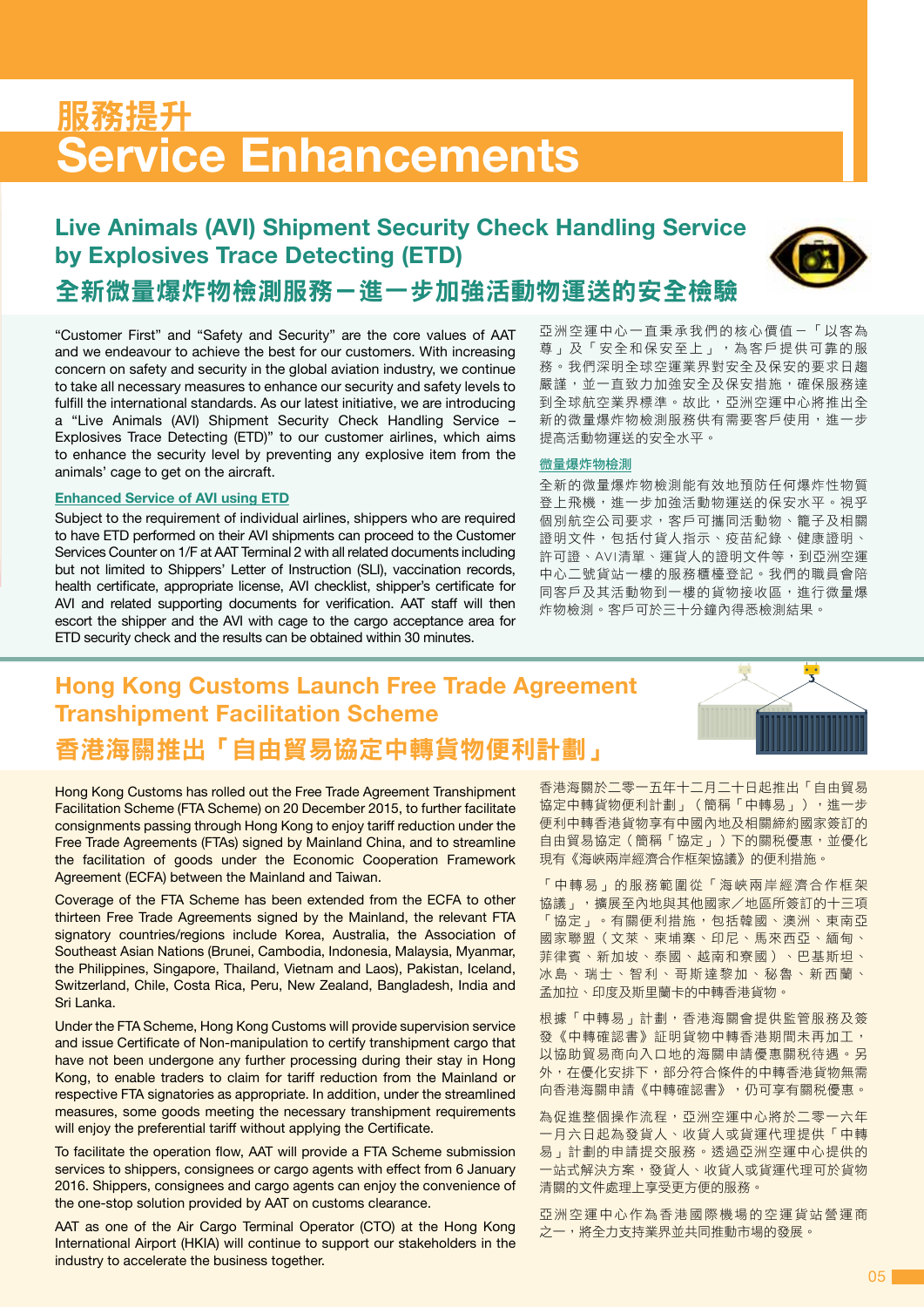

### 歡樂滿載迎聖誕 **Festival Celebration with Customers and Staff**

AAT hosted a Christmas Party on 24 December 2015 to share the fun and merry moment of this festive season with staff, customers, and business partners. All of us enjoyed a great Christmas buffet, a Christmas lucky draw, and lots of people had fun in the photo booth with Santa Claus and Christmas Ladies. The party was an enjoyable and fun filled event.

AAT wishes everyone a very happy and successful 2016!

一年一度的聖誕聯歡會又來了!亞洲空運中心於二零 一五年十二月二十四日舉行聖誕聯歡會,與我們的員 工、客戶與合作伙伴分享節日的喜悅和歡欣。賓客們 共享豐富的自助午餐和參加聖誕大抽獎,更與我們的 聖誕老人留下了一張又一張眉開眼笑的倩影,使聯歡 會充滿著喜悅和歡樂。

亞洲空運中心祝願各位聖誕快樂和一個更精彩的 二零一六年!